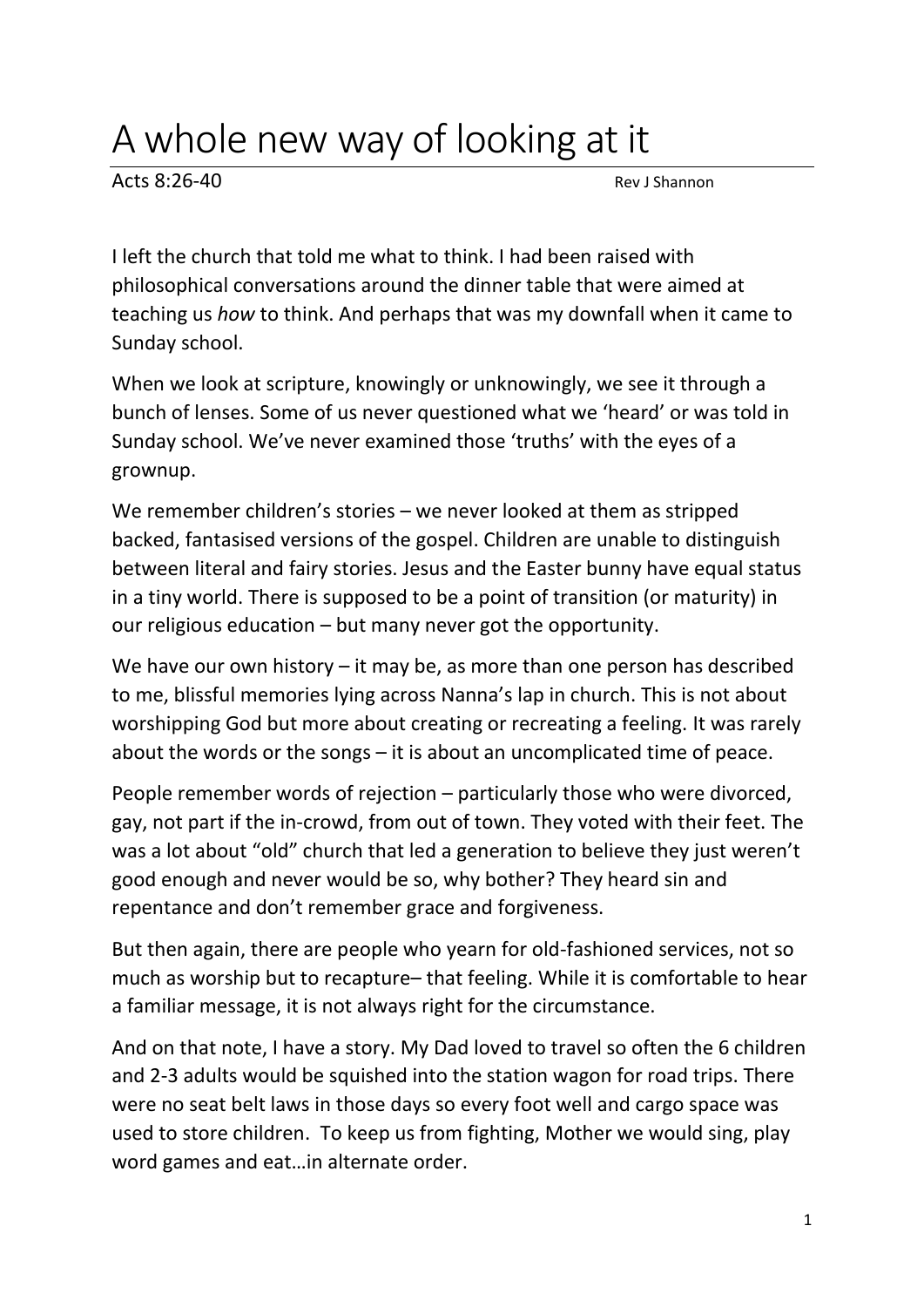My parents were somewhat bohemian intellectuals, and their parents were from non-English backgrounds, so their repertoire of children's songs was extremely limited. Basically, they knew *Frère Jacques* and *Row, Row, Row Your Boat.* So they taught us the songs they knew, songs like 'she waited in the water and she got (clap) all wet<sup>1</sup> and the entire song book of Tom Lehrer. You've heard of him, right? He was an American Yale University mathematician who wrote satirical songs. My favourites being *Poisoning Pigeons in the Park; the Old Dope Peddler and Rickety tickety tin.* These are songs I learned before I could talk and it was only when I was bouncing my own baby on my knee that I realised how utterly inappropriate they were for children!

You see – I knew the words but I had never *heard* them. I just remembered being part of it all. I just loved it.

That's what Bible school was like. We learned the stories, we know the words – but some people never actually heard them and when they did, they've not noticed the filters.<sup>23</sup>

Critical thinking requires us to be limber – to be able to look at the same thing from a bunch of directions.

Bible study calls us to walk around scripture as if it is 3 dimensional and try and look at it through the translations and adaptations; through history and archaeology; and through scholarly commentators who have wrestled with God in their own times. Putting our songs and Bible studies into their own times is important. Our theological views are shaped by culture. Remember, there was a time when Drs were taught hysteria was a women's disease. Fads and fashions pass through Bible teaching (and churches) just as well.

I have to acknowledge my own filters, where I come from; who taught me; what I have experienced and what speaks to me in a story. I've been told I have a naïve view<sup>4</sup>. I've been told I have an Islander and a liberationist view. It means we read the same Bible but we may not be hearing the same things.

<sup>&</sup>lt;sup>1</sup> The end of this risqué song reveals her bathing suit got wet. a WWII song sung by sailors.

<sup>&</sup>lt;sup>2</sup> For example, it only occurred to me as I was writing this why my parents didn't know any children's songs. Their parents were migrants working long hours to make a future. They had no time to sing to them and if they did, it was not in English.

<sup>&</sup>lt;sup>3</sup> For example, why European's nativity scenes were almost always white people.

<sup>4</sup> Apparently, that's not an insult but a specific theological bent. I read the Bible like a child, an outsider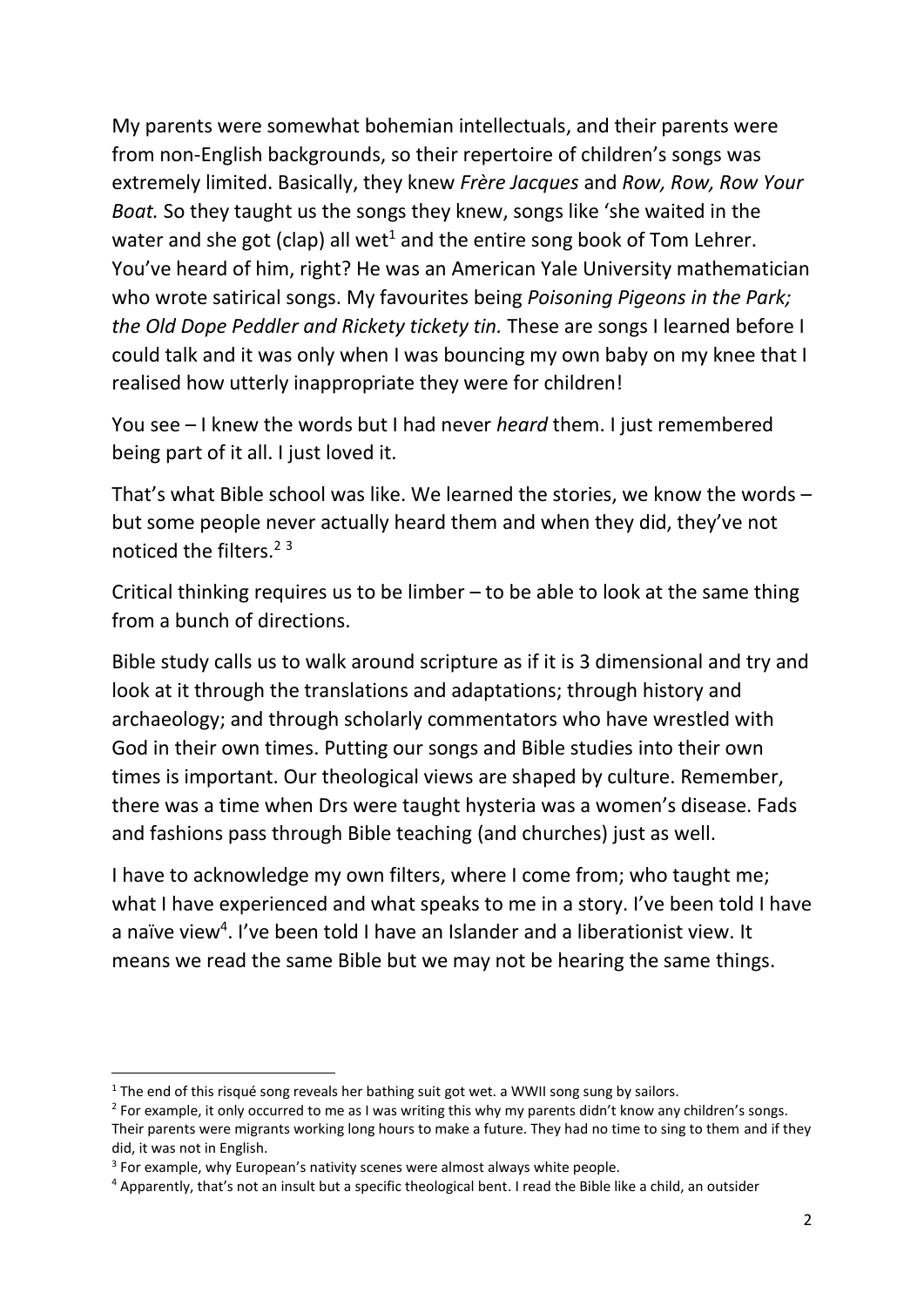Now I am going to talk about Phillip and the Eunuch. This is my favourite story because it is a chaplain's story. The very first person Phillip gets to baptise in his newly minted ministry is a black, transgender, foreigner.

When I said that at the Combined Ministers' Breakfast – there was shocked silence. I was wondering which bit of Ethiopian and which bit of eunuch they didn't understand? I guess most just sweep over that part.

God tells Phillip to go out to the south road. The spirit moves him there. He doesn't know why and he doesn't know what he is doing. He is simply present, open and ready. Rule one for chaplains – be present and ready.

Along comes an Ethiopian eunuch. Rule two – meet them *where they are*. Phillip wasn't sitting in a church waiting. He's in the wilderness.

The eunuch is a wealthy, educated man. He is reading scripture. He is returning from Jerusalem where he went to worship. According to the Old Testament, a eunuch (or any man who was 'incomplete') would not have been allowed to worship in the temple. So even as a rejected outsider, he is a man of committed deep faith, making his pilgrimage. Rule 3 – meet them as *they* are.

Phillip asks if he understands what he is reading and the Eunuch says, 'how can I unless someone guides me?'. Chaplains wait to be asked into another's spiritual musings. They travel *with* them.

Now you and I have been taught that this Isaiah reading speaks of Jesus. But why was the eunuch reading it – why is it important here?

'Like a sheep he was led to the slaughter, and like a lamb silent before its shearer, so he does not open his mouth. **<sup>33</sup>** In his humiliation justice was denied him.

 Who can describe his generation? For his life is taken away from the earth.'

I have heard people with disabilities say this is the point where they connect with Jesus. Their bodies have also been changed through no fault of their own. They feel humiliated and the unfairness of it all. They read themselves into this Jesus story. For them, this is the point of *being seen and heard*. We need to hear these stories through others' eyes.

Transgender Christians identify with the whole story as the Eunuch is accepted with no fuss or fanfare. He just is. And is accepted as he is.